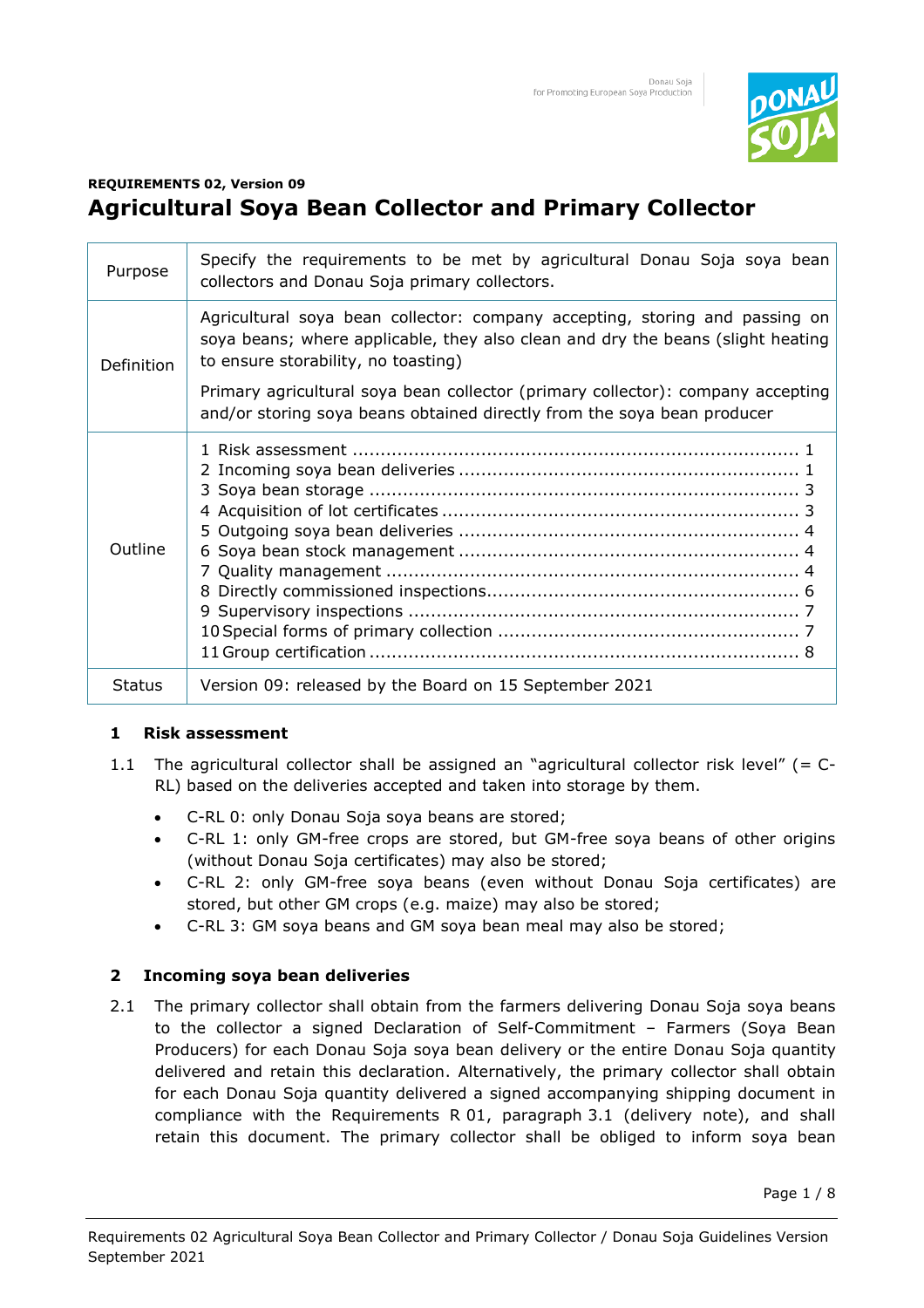

farmers about the latest Donau Soja Requirements when requested to do so by Donau Soja Organisation.

The primary collector shall keep an up-to-date list of all farmers delivering Donau Soja soya beans to the collector.

2.2 If the farmer delivering soya beans to the primary collector is located in a production area of risk level 0-2 (F-RL0, F-RL1, F-RL2):

The primary collector accepts produce either from individually certified Donau Soja soya bean producers or shall establish a group certification including all Donau Soja soya bean producers delivering to the primary collector (see Group certification paragraph 3).

2.3 If the farmer delivering soya beans to the primary collector is located in a production area of risk level 3 (F-RL 3):

The primary collector shall verify that the farmer has registered in due time with Donau Soja Organisation, i.e. by 30 July of the respective harvest year (see Requirements R 01, paragraphs 4.1 and 5.1).

The primary collector shall keep an up-to-date list of all farmers belonging to the same agricultural enterprise as this collector and delivering Donau Soja soya beans exclusively to this collector (see Requirements R 01, paragraph 5.1). These farmers shall be listed in the annex to the certificate belonging to the primary collector.

- 2.4 The primary collector shall document each soya bean supplier, including their EU registration number (or an equivalent specification in non-EU countries), the quantity delivered by them and the quality label ("Donau Soja").
- 2.5 The primary collector shall check the plausibility of the details given by all Donau Soja soya bean farmers. This plausibility check shall be based on calculations of the size of areas under crops and the quantities delivered by the soya bean farmers to the collector.
- 2.6 The agricultural collector/primary collector shall take a retained sample of each soya bean lot accepted by them, and shall store this sample for at least one year safely and without influencing its quality, ensuring traceability.

If the primary collector is located in a production area of GM-risk level 1 (GM-RL 1) and if the farmer delivering soya beans to this collector is also located in such a production area:

- The storage period of retained samples can be reduced to six months from the date of sale if the primary collector can demonstrate that the storage period for the Donau Soja soya beans concerned has also been reduced.
- Composite samples shall be permitted as long as they do not exceed five individual deliveries (e.g. truck, tractor) and 100 tonnes per day. The primary collector shall conduct rapid GM tests on each delivery unit (vehicle). The primary collector shall also document the results of these tests as well as the origin of the individual deliveries.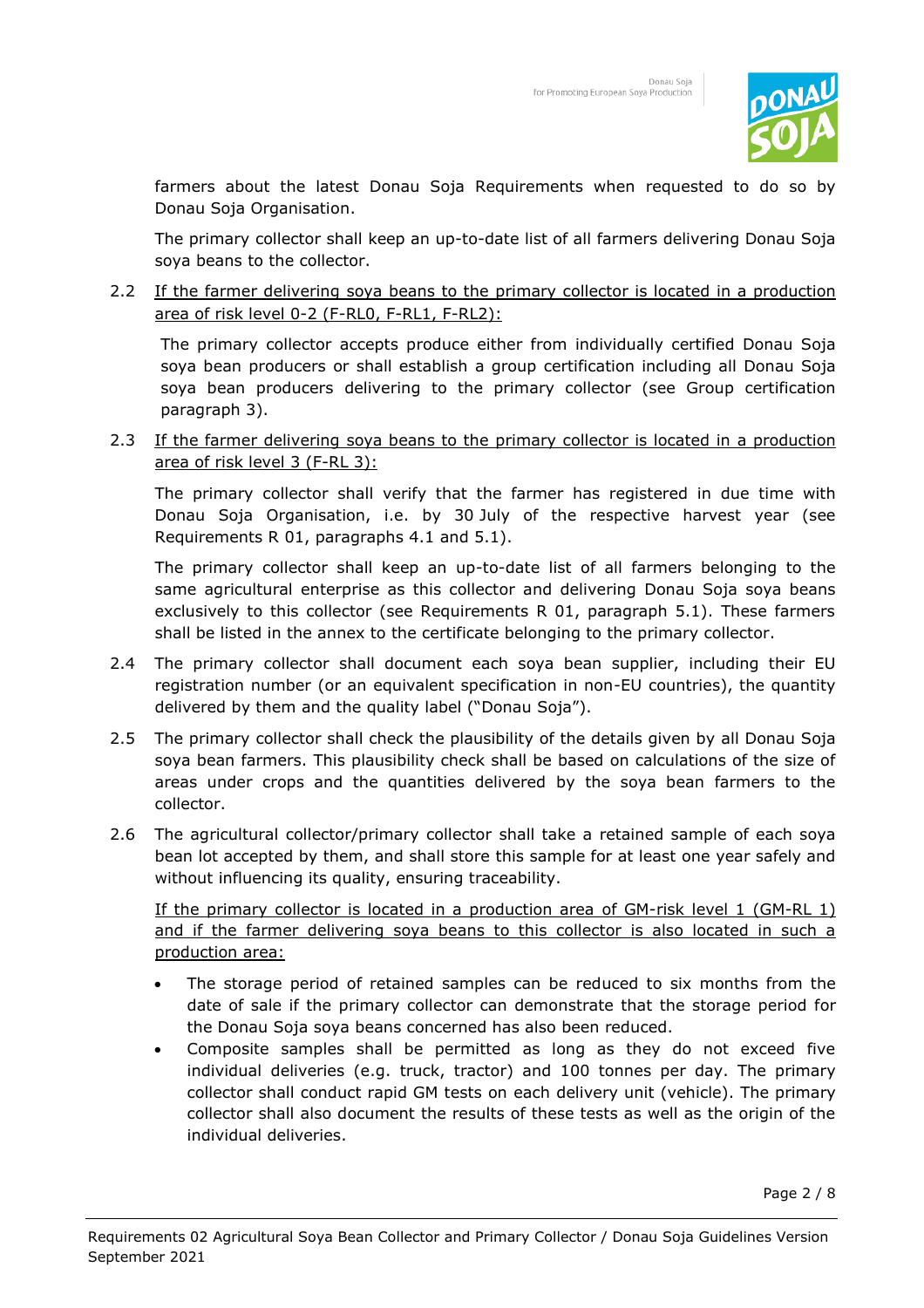

Please note: Sampling and storage shall be in accordance with the customs of the Agricultural Products Exchange in Vienna (Börse für landwirtschaftliche Produkte in Wien) or with the GAFTA Sampling Rules No. 124 (chapter 3 "General", chapter 4 "Method of Drawing Samples", chapter 5 "Sample Labels").

### **3 Soya bean storage**

- 3.1 The agricultural collector/primary collector shall ensure that no mixing of different soya bean qualities occurs. For this purpose, the use of each soya bean lot delivered to the collector shall be documented in the individual transfer and loading cells. The collector shall refer to soya beans certified as "Donau Soja" in internal documentation and ensure correct declaration on site.
- 3.2 The primary collector shall send harvest declarations to both their contracted certification body and Donau Soja Organisation [\(quality@donausoja.org\)](mailto:quality@donausoja.org) on the following occasions:
	- main declaration: notification after the expected end date of incoming delivery, but no later than 30 November of the current calendar year;
	- post-declaration: notification if the primary collector still accepted produce following a main declaration. Post-declarations shall be provided within 30 days after delivery including a justification, for the quantity to be recorded in the Donau Soja system. Post declarations which are made after the defined deadline shall be agreed in advance with Donau Soja Organisation.

Each harvest declaration shall include the following information:

- reason for the notification: main declaration or post-declaration (see above);
- stock of Donau Soja soya beans;
- stock of soya bean qualities other than Donau Soja;
- name and contact of the primary collector;
- harvest year;
- name and address of the delivering Donau Soja soya bean farmers;
- date of incoming deliveries and delivery volume of Donau Soja soya bean farmers.

#### **4 Acquisition of lot certificates**

- 4.1 The agricultural collector/primary collector shall send lot certificate requests to their certification body. Each of these requests shall include the following information:
	- name and contact information of the buyer;
	- quantity of Donau Soja soya beans intended to be delivered;
	- name of the agricultural collector;
	- harvest year;
	- where applicable: codes of the lot certificates the quantity of Donau Soja soya to be sold consists of.
- 4.2 The agricultural collector/primary collector shall accept as response from their certification body the lot certificate in the form of a signed PDF document. The lot certificate shall include the following information: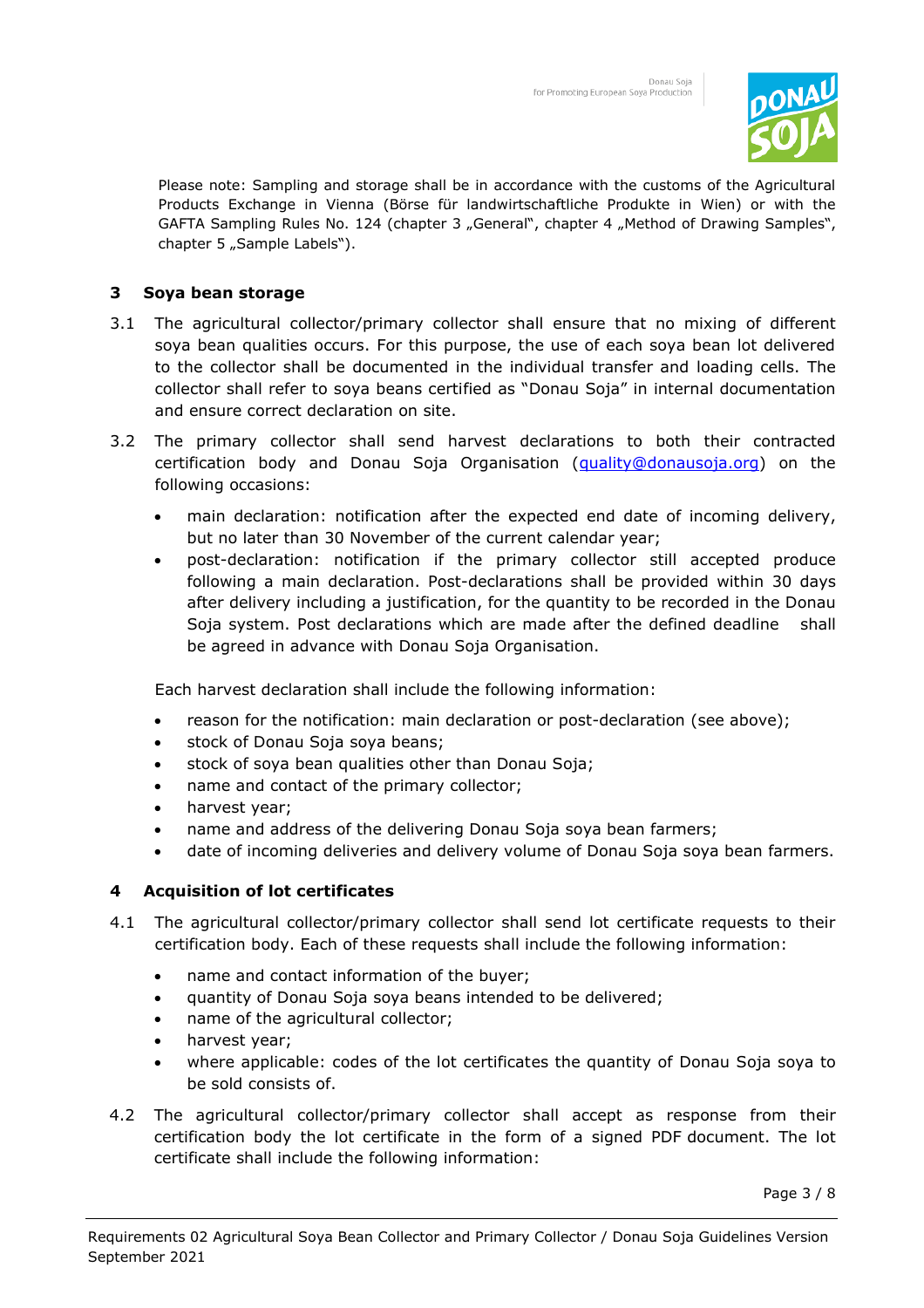

- code of the certification body;
- code of the lot certificate;
- quantity of the soya bean lot certified as Donau Soja;
- name and contact information of the buyer;
- harvest year;
- "Donau Soja" logo.
- 4.3 The maximum quantity of Donau Soja soya beans comprised by a lot is the quantity stipulated in the supply contract.

#### **5 Outgoing soya bean deliveries**

- 5.1 The agricultural collector/primary collector shall send the lot certificates to the buyer of the corresponding lots.
- 5.2 The agricultural collector/primary collector shall document each soya bean lot delivered, including the quantity delivered, the quality label ("Donau Soja"), the buyer's EU registration number (or an equivalent specification in non-EU countries) and codes of the corresponding lot certificates.
- 5.3 The agricultural collector/primary collector shall take a retained sample of each soya bean lot delivered, and shall store this sample for at least one year safely and without influencing its quality.

Please note: Sampling and storage shall be in accordance with the customs of the Agricultural Products Exchange in Vienna (Börse für landwirtschaftliche Produkte in Wien) or with the GAFTA Sampling Rules No. 124 (chapter 3 "General", chapter 4 "Method of Drawing Samples", chapter 5 "Sample Labels").

5.4 The agricultural collector/primary collector shall refer to soya beans certified and delivered (sold) to a customer as "Donau Soja" ("DS") in internal documentation and on all delivery notes, invoices, as well as packaging (if applicable).

#### **6 Soya bean stock management**

- 6.1 In the following cases, the agricultural collector/primary collector shall send to their certification body quantity amendment notifications regarding the stock of Donau Soja soya beans, specifying the reason for the notification:
	- carry-over: remaining stock from the previous harvest year (notification by 31 August of the current calendar year, otherwise these quantities in store shall no longer qualify as Donau Soja);
	- deviation of quantities delivered: outgoing deliveries deviating from contracted delivery quantities.

#### **7 Quality management**

7.1 In-house QM System

If the agricultural collector/primary collector is **located in a production area of GMrisk level 2 or 3 (GM-RL 2 or GM-RL 3),**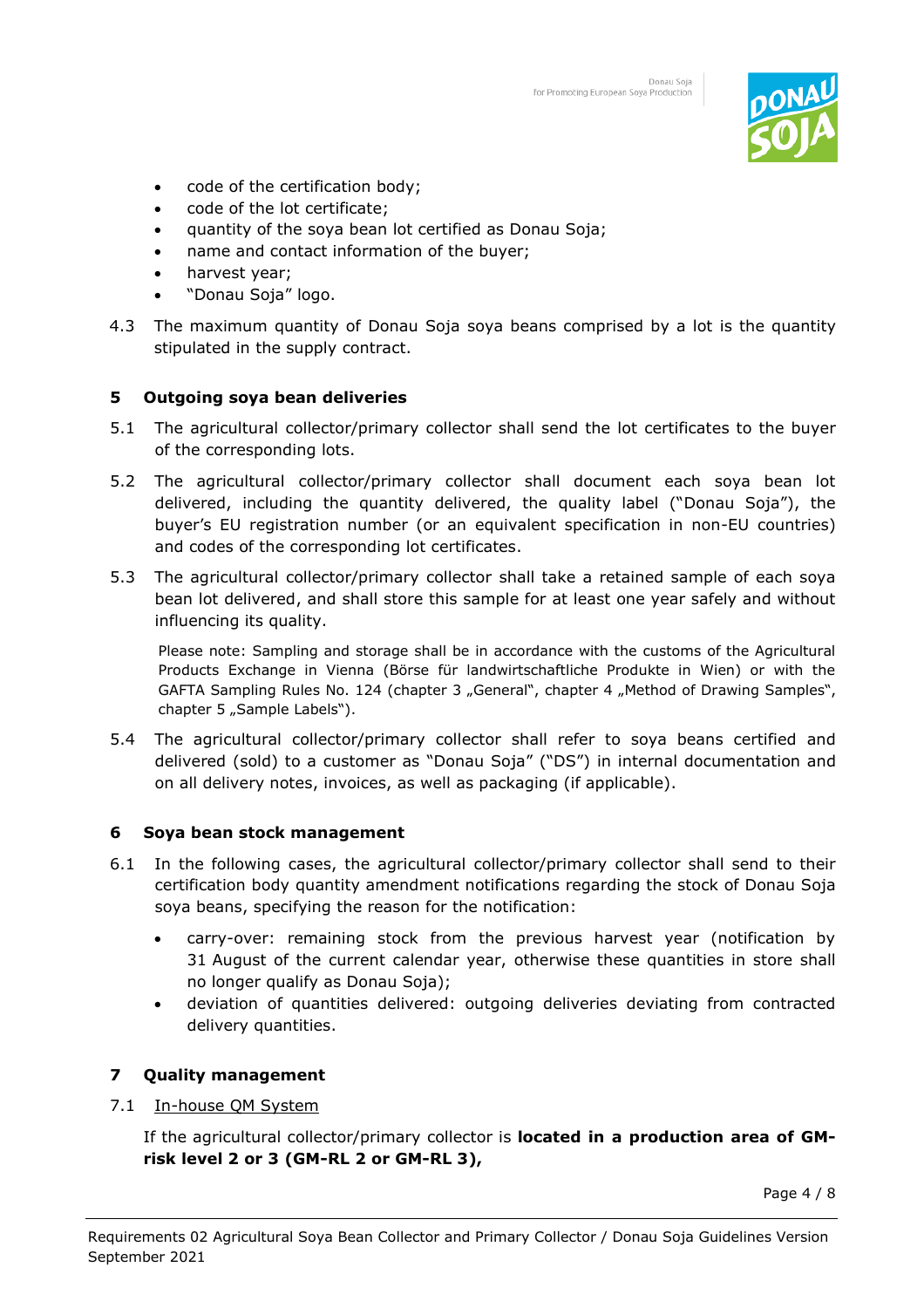

or

If the agricultural collector/primary collector accepts produce from **a production area of GM- risk level 2 or 3 (GM-RL 2 or GM-RL 3),**

or

If the agricultural collector / primary collector **is categorised at risk level 2 or 3 (C-RL 2 or C-RL 3):**

The agricultural collector / primary collector shall operate a documented in-house QM system establishing standard operating procedures to prevent GM contamination (incorporated into the HACCP system) throughout the company and including, at the least, the following elements:

- process chart including all details such as the conveying paths;
- determination of the critical control points with respect to the GM risk (identify, manage, verify);
- documentation of internal inspections.
- 7.2 Rapid tests / PCR tests after delivery / in the warehouse:

If the primary collector is **located in a GM risk level 2 (GM-RL2) production area (Romania excepted),**

or

if the primary collector **accepts produce from GM risk level 2 (GM-RL2) production areas (Romania excepted) ,** 

or

if the primary collector is categorised at risk level 2 or 3 (C-RL 2 or C-RL 3):

Once taking into storage is completed, the collector shall conduct, at the least, one rapid GM test (Roundup Ready and LibertyLink) on each storage unit and per 100 tonnes respectively. A positive rapid test result shall entail two further rapid GM tests. If any two of the three rapid tests conducted give a positive result, the collector shall have a PCR test performed.

If the PCR test detects the presence of GM content: The collector shall inform their contracted certification body of the result and, at the same time, send the relevant lot certificate to this certification body. Afterwards, the collector shall take the appropriate measures (root cause analysis and/or marketing ban).

Please note: Sampling and storage shall be in accordance with the customs of the Agricultural Products Exchange in Vienna (Börse für landwirtschaftliche Produkte in Wien) or with the GAFTA Sampling Rules No. 124 (chapter 3 "General", chapter 4 "Method of Drawing Samples", chapter 5 "Sample Labels").

7.3 Rapid tests / PCR tests on delivery:

### If the primary collector is **located in a production area of GM-risk level 3 (GM-RL 3) or in Romania**

or

Page 5 / 8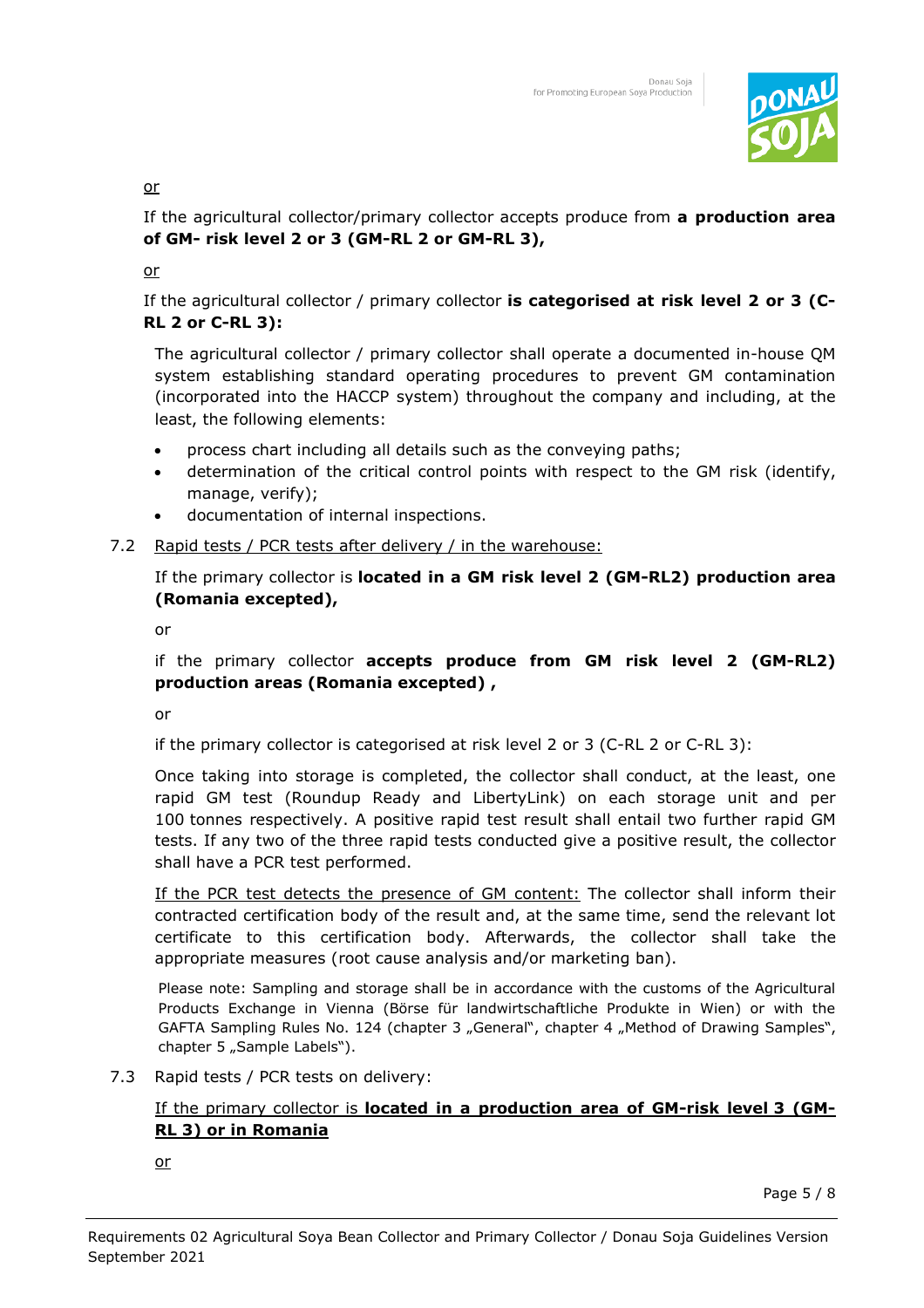

### if the primary collector **accepts produce from GM-risk level 3 production areas (GM-RL 3) or from Romania:**

Before the produce is accepted and taken into storage, the collector shall conduct rapid GM tests (Roundup Ready and LibertyLink) on each delivery unit and at least once per 100 tonnes respectively. A positive rapid test result shall entail two further rapid GM tests. If any two of the three rapid tests conducted give a positive result, the collector shall have a PCR test performed.

If the PCR test detects the presence of GM content: The collector shall inform their contracted certification body of the result and, at the same time, send the relevant information (e.g. Declaration of Self-Commitment - Farmers) to this certification body. Afterwards, the collector shall take the appropriate measures (root cause analysis and/or marketing ban).

Please note: Sampling and storage shall be in accordance with the customs of the Agricultural Products Exchange in Vienna (Börse für landwirtschaftliche Produkte in Wien) or with the GAFTA Sampling Rules No. 124 (chapter 3 "General", chapter 4 "Method of Drawing Samples", chapter 5 "Sample Labels").

7.4 Physical and technical separation:

### If the agricultural collector/primary collector **is located in a production area of GMrisk level 3 (GM-RL 3),**

or

## if the agricultural collector/primary collector **accepts produce from production area of GM-risk level 3 (GM-RL 3),**

or

if the agricultural collector/primary collector **is categorised at risk level 2 or 3 (C-RL 2 or C-RL 3):** 

The different soya bean qualities shall be separated both physically and technically. If only chronological separation is possible a duly justified explanation shall be available.

### **8 Directly commissioned inspections**

- 8.1 The agricultural collector/primary collector shall conclude an inspection contract with a certification body recognised by Donau Soja Organisation, commissioning this body to undertake chargeable inspections at the following frequency:
	- collectors of all risk levels: first inspection;
	- collectors of risk levels 0 to 2 (C-RL 0–2): further inspections every two years;
	- collectors of risk level 3 (C-RL 3): further inspections once a year.

If the collector complies with the stated requirements, they shall be certified as a Donau Soja agricultural collector.

Primary collectors in production areas of GM-risk level 2 or 3 (GM-RL 2, GM-RL 3) need to be initially certified before the (harvested) soya beans are taken into storage.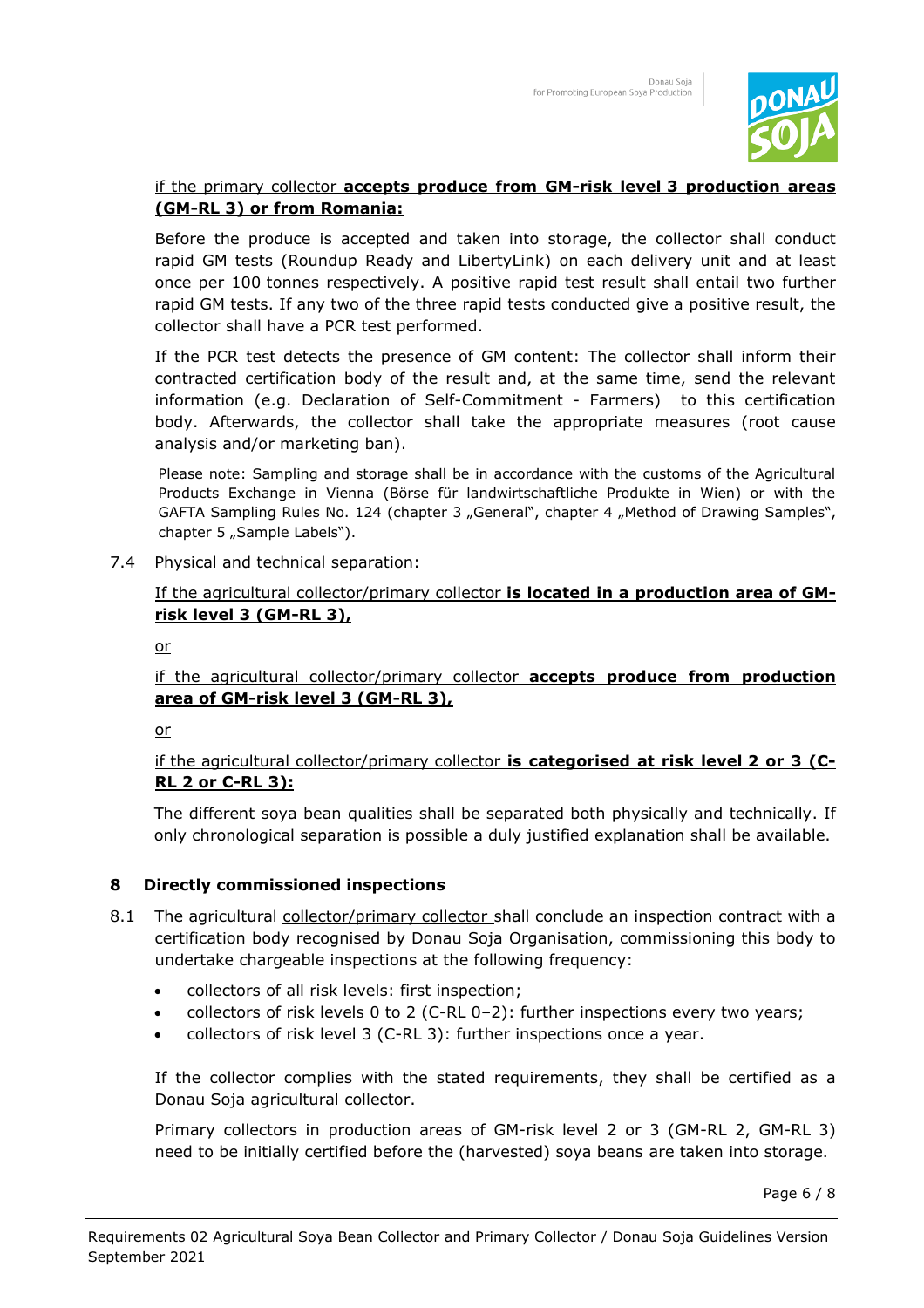

- 8.2 All other collectors may be initially certified at a later date; however, in any case the initial certification has to be conducted before the first Donau Soja lot is sold. The directly commissioned certification body shall take a composite sample of the Donau Soja soya from the entire company within the scope of their Donau Soja audit, and shall submit this sample for a PCR test.
- 8.3 If the primary collector is located in production areas with pesticide risk level 2 (PESTICIDE-RL 2):

The directly commissioned certification body shall take a composite sample of the Donau Soja soya from the entire company each year following the harvest and shall submit this sample for a pesticide residue analysis.

8.4 If the certified agricultural collector/primary collector suspends or terminates their Donau Soja activity, Donau Soja Organisation may, at the expense of the agricultural collector, demand a final inspection by the directly commissioned certification body to verify all conformities from the last audit to the date of termination of the contract. The scope of the final inspection shall be reduced compared to a normal inspection, whereby the exact scope shall be determined by Donau Soja Organisation, if necessary with the directly commissioned certification body.

### **9 Supervisory inspections**

9.1 The agricultural collector/primary collector shall accept supervisory inspections (riskbased sampling) by inspection bodies or inspectors commissioned by Donau Soja Organisation.

#### **10 Special forms of primary collection**

The primary collection of Donau Soja soya beans shall usually be undertaken by agricultural collectors who, on the one hand, receive Donau Soja Declarations of Self-Commitment from the farmers (soya bean producers), document them and check them for plausibility and, on the other hand, launch the process of lot certification with the aid of their respective certification body.

Alternatively, the soya bean farmers (producers) may deliver their Donau Soja soya beans directly to a primary processor. In this case, this primary processor shall act as the primary collector (see paragraph 10.1).

Soya bean farmers (producers), located in a production area of risk level 2 or 3 (F-RL 2 or F-RL 3), shall assume the primary collector's function if they sell their Donau Soja harvest directly to a trader. In this case, the soya bean farmer needs to be certified as an primary collector and may only sell Donau Soja soya beans by means of Donau Soja lot certificates (see paragraph 10.2).

- 10.1 Soya bean primary processor acting as a primary collector
	- 10.1.1 A soya bean primary processor shall be considered a primary collector of Donau Soja soya beans if a soya bean farmer (producer) sells and delivers the Donau